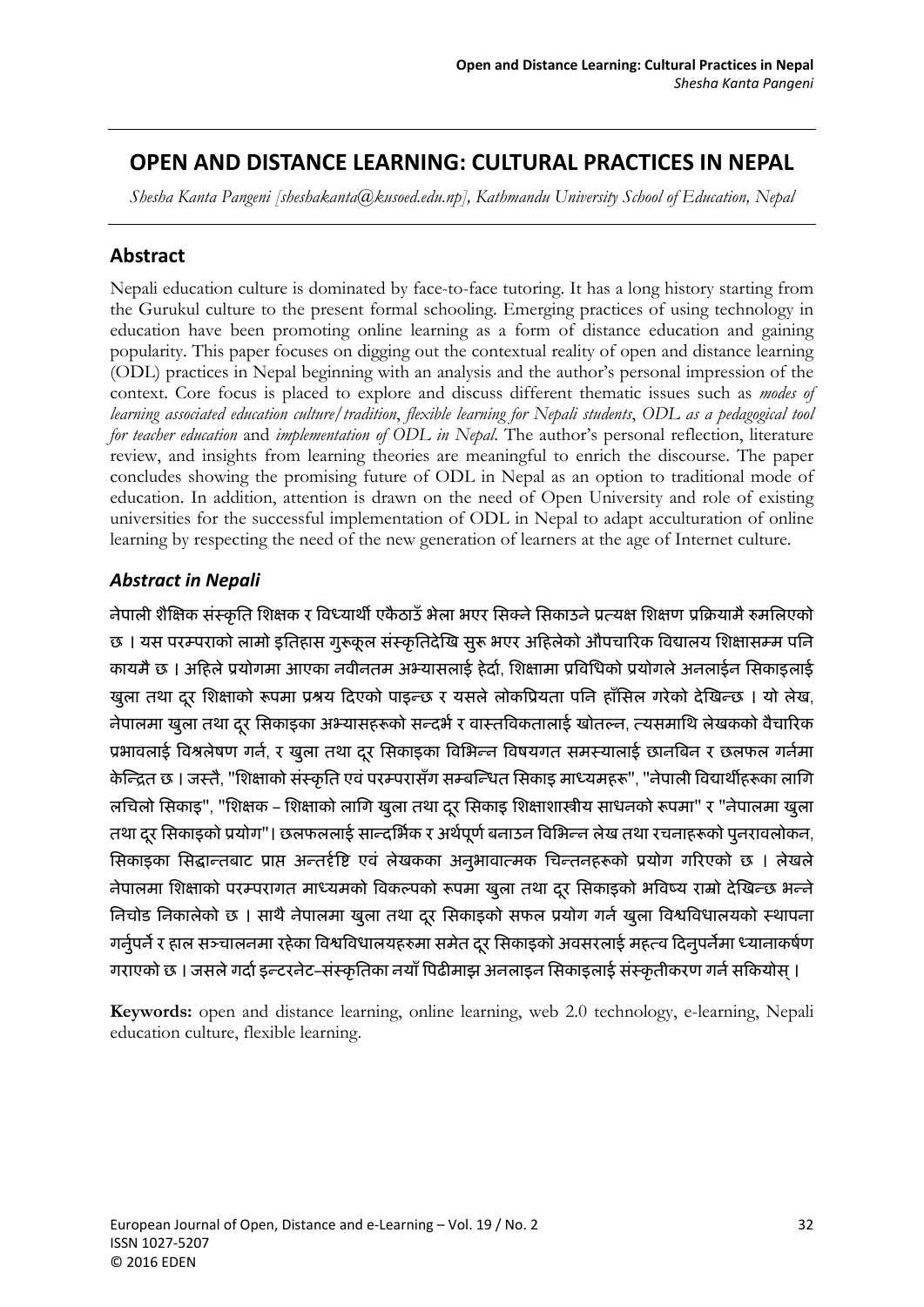## **Introduction**

Education culture in Nepal has been dominated by face-to-face tutoring that has a long history starting from the Gurukul culture to the present formal schooling. In the Gurukul system, students used to go to a Guru's Ashram (teacher's home or temple) where, the Guru used to teach spiritual and religious knowledges and life skills. However, emerging practices of using technology in education has been promoting Online Learning (OL) as a form of distance education and, of late, it has been gaining popularity among Nepali students.

OL is considered one of the several approaches to electronic learning (e-learning). E-learning is a broader concept of learning that includes the use of all electronic means for learning. However, OL is specific to the Internet or Intranet mediated learning opportunities. Bejjar and Boujelbene (2014) define e-learning as the "use of ICT, online media and web technologies for learning" (p. 5). One of the best definitions of e-learning could be: a term covering a wide set of applications and processes, such as web-based learning, computer-based learning, virtual classrooms, and digital collaboration. It includes the delivery of content via Internet, intranet/extranet, audio- and videotape, satellite broadcast, interactive TV, CD-ROM, and more. (Singh et al., 2003, as cited in Boezerooij, 2006). Thus, in the context of this paper, OL refers to the mediated learning that comes with Web 2.0 integrated platforms and is accessible via the Internet or Intranet.

Web 2.0 technology describes the integrated web platforms that allow different kinds of online interaction and sharing of information or electronic materials (e-materials). "Web 2.0 is a technology with profound potential for inducing change in the higher education sector" (Franklin & Harmelen, 2007; p.1). Applications used in the platform for the purpose of creating, sharing, communicating and collaborating make it easy for people to create confidential documents and open interactions even if they are at a far distance. Students and teachers who do not have skills of web designing or web publishing can also create and share their academic works to the world or to their own group of learning community (Thomson, 2008). Therefore, use of Web 2.0 technology has been getting popularity in academia. In addition, Web 2.0 integrated learning platforms foster interactivity, collaboration, creation and sharing among learners for quality learning. However, e-learning goes beyond OL because in e-learning, "the mode of course delivery can be entirely electronic (with or without an instructor) or take a more blended approach integrating electronic and classroom delivery to varying extents" (Wagner, Hassanein, & Head, 2008; p.27). OL enhanced with Web 2.0 tools is articulated as "the evolution of more user-friendly applications and interactive content encapsulated in learning objects, one need not be a coding expert to take advantage of the learning opportunities that are becoming available on the Web" (McGreal & Elliott, 2008; p.159). McGreal and Elliott (2008) further highlighted that the developing countries also have a bright future towards accessing wealth of knowledge available in the Internet. The declining cost of hardware, software and telecommunication gives a clue that all such access would be affordable to everyone in the world opening the door to ODL across the globe.

Higher education institutions (HEIs) in Nepal have started implementing OL as e-learning mainly to facilitate the traditional on-campus teaching and learning activities. It is believed that elearning provides new opportunities to both the students and the HEIs by creating new and exciting opportunities (Wagner et al., 2008; p.26). Researchers in the field have explored that elearning tools have brought significant changes in the higher education institutions by reforming their student support system and the process of educational delivery. "The development and introduction of a variety of e-Learning tools (from using email to a digital portfolio and a virtual learning environment) has been causing numerous changes in higher education institutions" (Boezerooij, 2006; p.17).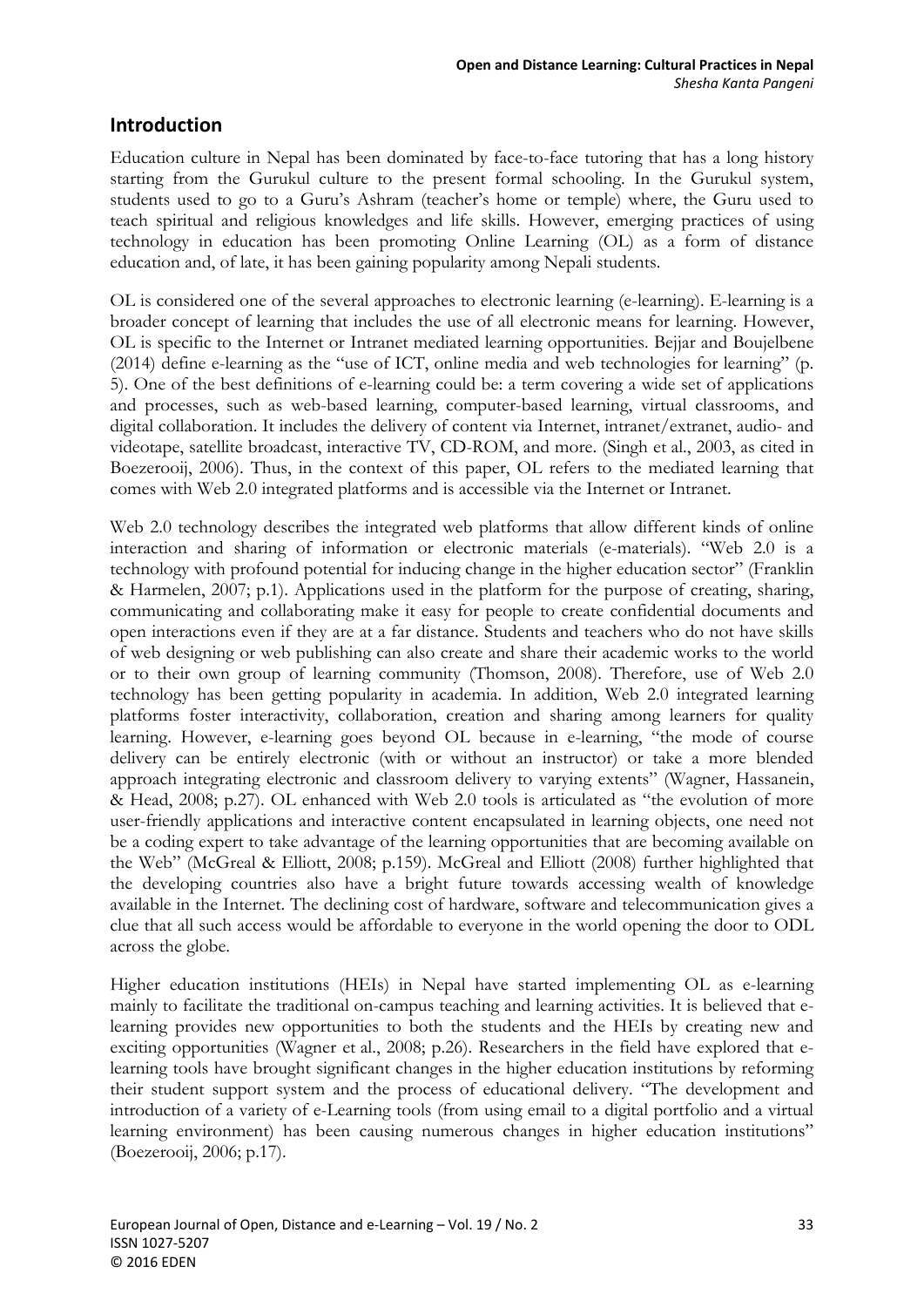In the past, Nepali teachers and students had no choices more than *chalk and talk* including blackboard and textbook as teaching materials. These days, they can use all possible teaching materials covering audio, video, animated and simulated objects, software tools, Internet/Web tools, smartboard, electronic pen, and many more as per the need of the lesson they design. However, very few education institutions possess conducive infrastructure to use technology. Anyway, Nepali education culture is on the way to making a grand shift towards adapting innovative technology. Technology enhanced ODL is another opportunity for the Nepali HEIs to reach the students across the country and beyond. Thus, teaching is not limited within boundaries of four walls of a classroom; courses are accessible to every student connected to the Internet from all over the world.

Stepping on the above background, in this paper, it is too early to expect visible outcome or impact of ODL implementation in HEIs in Nepal because Nepali universities have not yet institutionalized technology integrated practices as their educating culture.

### **Contextual problem**

Teacher education programs in Nepal have often been criticized for not sufficiently addressing the needs of the diverse country which hosts more than 120 linguistic and cultural groups. Oftentimes, it has been pointed out that teacher education curricula borrow readymade pedagogical models from the *developed world* without considering their appropriateness in Nepali classroom contexts. This act of borrowing is thought to be disempowering for the Nepali teacher education community on two grounds: first, Nepali civilizations are deficient of their own pedagogical models; and second, community lacks necessary knowledge and skills to address the problems of exclusion, inequity and *meaninglessness* in teacher education. Likewise, the ideas of online, flexible, distance and ubiquitous learning are often credited to be the origin of the *developed world*.

Thereby generating the message that they are the panacea for Nepali teacher education community in resolving the problems of exclusion, inequity and *meaninglessness* in teacher education, not all, but some critical issues are brought into discourse in this paper with some practice based exemplary insights.

### **Method of the paper**

This paper is developed by reviewing literature in the field of online learning, distance education, educational culture of Nepal, and present provision on flexible learning options for Nepali students. In addition, reflection on the authors' own practice of teaching and learning at the online and distance education centre at Kathmandu University School of Education (KUSOED) for the last five years- has been a great source of information. The author's reflection also covers cultural perspectives of Nepali educational system which the author attended and through which he completed all of his past academic degrees. Analytical approach in the paper is qualitative with the core focus on cultural dimension of education in Nepal: *Chalk and Talk* to *Technological Teaching*. Here, technological teaching refers to an integrated teaching with technologies where audio, video, graphic, simulation, animation, multimedia are considered supporting tools of teaching in both online and offline context (Pangeni, 2014). In addition, this paper also analyses the ODL context with respect to some learning theories particularly socio-cultural theory of human learning and networked learning.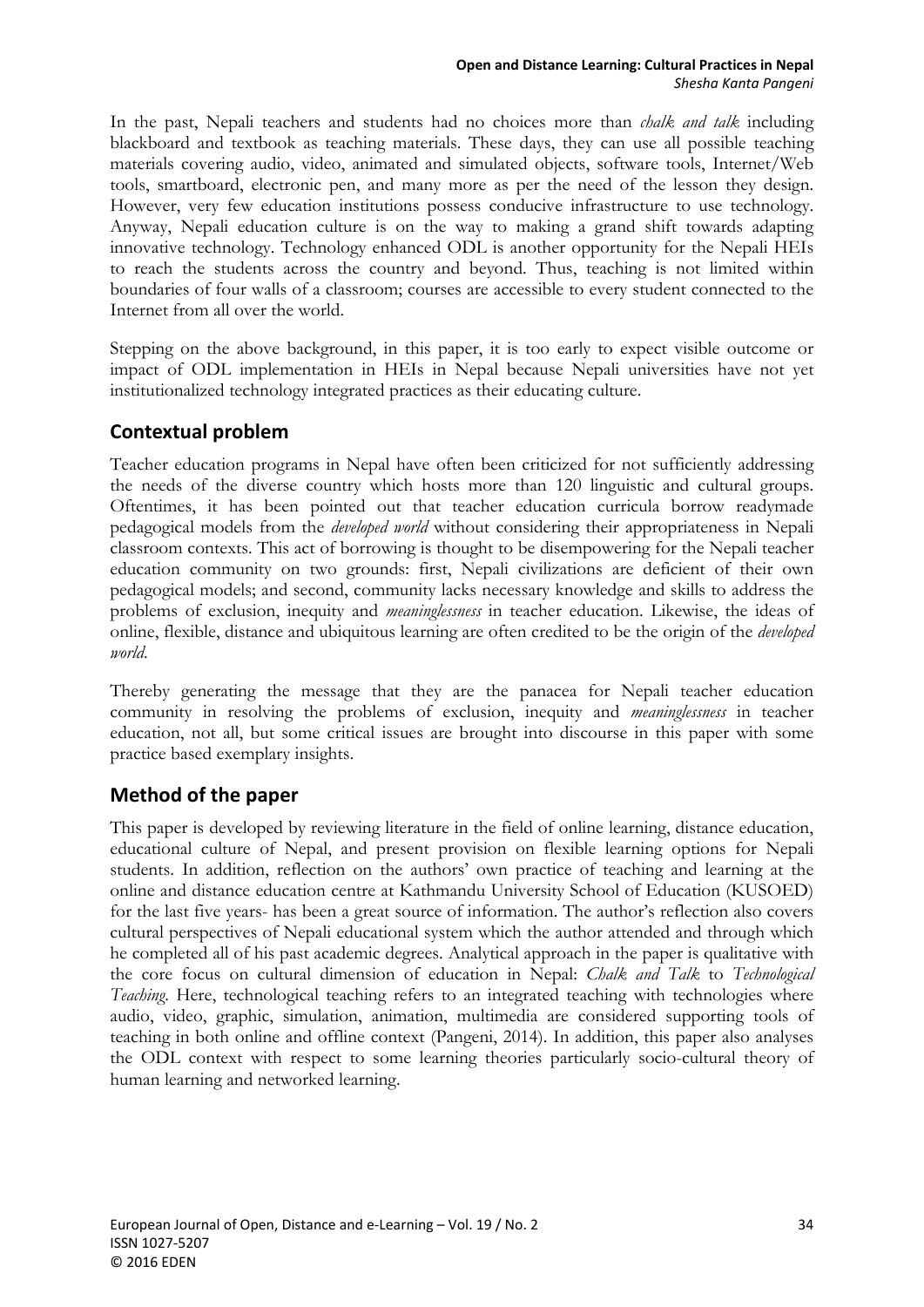# **Different modes of learning in Nepali cultural traditions**

Nepal is culturally rich as "it is a multiethnic, multilingual, multi-religious and multicultural country. There are 123 languages being spoken in Nepal whereas 125 castes and ethnic groups are residing in a uniquely harmonized Nepalese society" (Central Bureau of Statistics, 2012; p.1). Such a diversity demands multi-cultural education system and different modes of learning fitting to the existing cultural practices.

Looking back into the history of Nepal, education was limited to the Gurukul Ashrams (teacher's home or temple). The Ashrams were religious venue for education led by the Hindu Gurus (teachers). Likewise, Gumba (study centre/school run by community of Buddhist religion) and Madarasa (study centre/school run by community of Muslim religion) also were the centres for education. Until now, in many places, Gumba and Madarasa are in operation and School Sector Reform Plan (SSRP) (2009-2015) focused on recognizing those traditional modes of education and harmonizing them with alternative open learning provisions. However, all those modes of education in the past focused on religious studies and spiritual life. One way lecturing, teacher centred pedagogy, student as an obedient follower of teachers and classroom-based education were the basics that shaped the culture of teaching and learning. Regardless of the venues for education, modes were always face-to-face.

College of Education started adult education program through radio in 1958. It is considered to have been the first initiative towards distance education in Nepal. Another important initiative was the launching of radio education teacher training project in 1978 by the Ministry of Education (MoE) with the technical and financial support from USAID. The project started radio broadcasting since 1980 that was focused on enhancing the professional capabilities of inservice primary teachers having qualification under School Leaving Certificate (SLC) (Dixit, 2009). Likewise, as provisioned in National Education Commission 1993, Distance Education Centre (DEC) was established under MoE in 1994. The centre conducted teacher training and education awareness programs through radio broadcasting. After unification of DEC with National Centre for Education Development (NCED) in 2005, professional development training courses for teachers of primary to secondary level, SLC support, and radio program on education information are being conducted (Dahal, 2014). Policy and directives to regulate open education and distance learning in Nepal are Open Education and Distance Learning Policy 2007 and Directives on Distance Education/Open Learning Program 2007 with its third amendment 2014. Formulating policies and other documentation on distance education and open learning programs is supportive to establishing open schools and formalizing distance learning programs.

There are 84 centres of open school throughout the country covering all 75 districts of the nation (Khanal, 2014). Open schools focus on secondary level students who are out of the mainstream formal education due to various reasons. In doing so, self-learning is a major strategy through different means: radio/TV programs, printed materials, and e-learning contents on the Internet. As stated in the policy documents and directives, open schools and distance education programs are also targeted to the busy job holders, residents of geographically remote places, household workers and seekers of learning and earning together.

These days, adaption of technology has supported to cater the educational services through the Internet. Therefore, MoE has implemented distance education program at school level. Students obtain learning resources from the Internet. However, programs are not fully online. Some of the programs focus on radio tutoring with specific purpose, for example: preparation tutorials for SLC examination. Those tutorials are provided via T.V., FM radios and newspapers.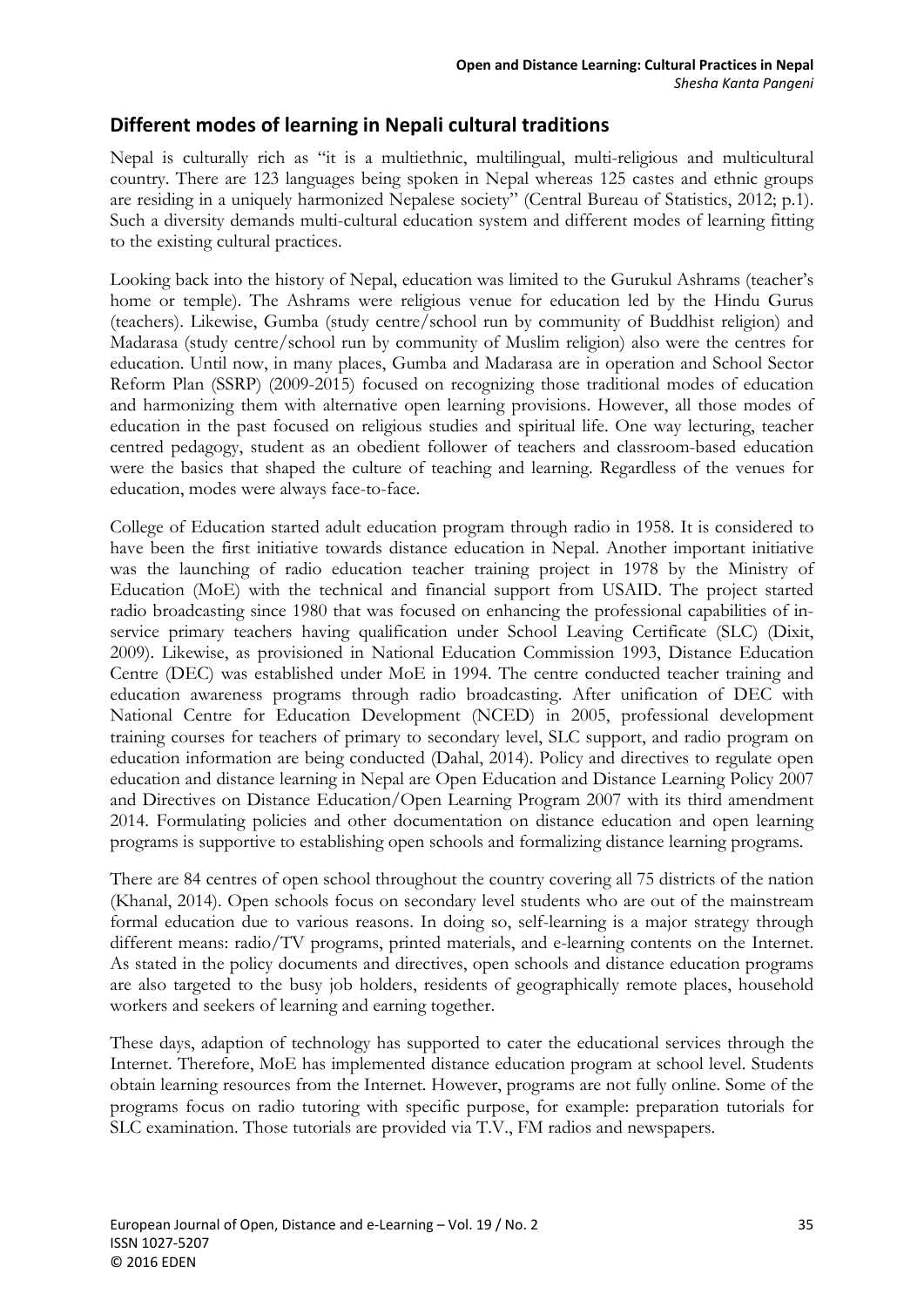# **Flexible learning options for Nepali students**

Flexible learning provides valuable advantages to students in competitive higher education to meet the need of diverse range of students. The central focus of flexible learning is to offer choices about when, where and how they learn (Higher Education Academy, 2016). While offering choices, place and mode of delivery are taken care of that empower learners in a number of ways. For example, students get autonomy to choose any suitable option for studies. In addition, students can handle work, study and social life together which enables them to adapt change with the complexities of the 21<sup>st</sup> century lifestyle. Moreover, "flexible learning is flexible in terms of start and end times, teaching modes, study materials, place, time, assessment" (Casey & Wilson, 2005, p.11).

Some popular approaches to offer flexible learning are online or distance study. Opportunities of learning from work and employer engagement, part-time study, web-based or blended learning, time driven programs on students' pace, contact session, workshop and seminar are other examples of flexible learning options. In the Nepali context, some of these options are available to a limited number of programs of higher studies at two leading universities: Tribhuvan University (TU) and Kathmandu University (KU). TU offers ODL for bachelor and master programs and KU offers ODL for master programs. These ODL programs from both the universities are for teacher education. Students at the secondary level also have distance learning options for SLC. Besides that, some schools, colleges and universities also offer flexibility in time schedule: evening, day or morning class. Students working full time during the day can join morning or evening classes. For the students in the Himalaya regions, there is a provision of Mobile Schools. Such schools shift their location seasonally (winter and summer) as people living in the Himalaya region move their places of residence.

On the other hand, distance education supported by the Internet technology has opened up doors to multiple options of flexible learning. Nepali students connected to the Internet can access worldwide educational opportunities joining Massive Open Online Courses (MOOCs), elearning, online education and many more offered by various universities around the world. As of April first week 2016, country report of ALISON, one of MOOCs providers states that 29,841 learners have been educated from Nepal participating one or more courses. There are 296,031 sessions in Nepal and 750 courses are studied from Nepal. Thus, Nepal is ranked 31 out of 250 countries participating in courses offered by ALISON (ALISON, 2016). This data demonstrates that Nepali learners are accustomed to grab the opportunities of flexible learning options provided by the Internet technology at their doorsteps. It is the proof of new learning culture being developed among Nepali learners. This new culture is also known as the *Internet culture* of learning where students can create online community (Balula & Moreira, 2014) for learning. However, low completion rate 6%-18% in MOOCs offered by University of London (Grainger, 2013) indicates flexible learning in the form of MOOCs design may not be appropriate in Nepal because traditional culture of education is dominated by on-campus teaching and learning.

The flexibility in MOOCs can attract massive number of students at a single learning platform. For example, the first free online version of MOOCs attracted 2,200 students at the University of Manitoba, Canada but the number of on-campus enrolment was only 27 (Bates, 2015). Likewise, Graninger (2013) reports Coursera catered its service to 5 million students offering over 400 courses from 90 partner universities around the globe by September 2013. Flexibility in learning has been the mission of the MOOCs where students get a number of benefits including choices of University and course(s) of their needs.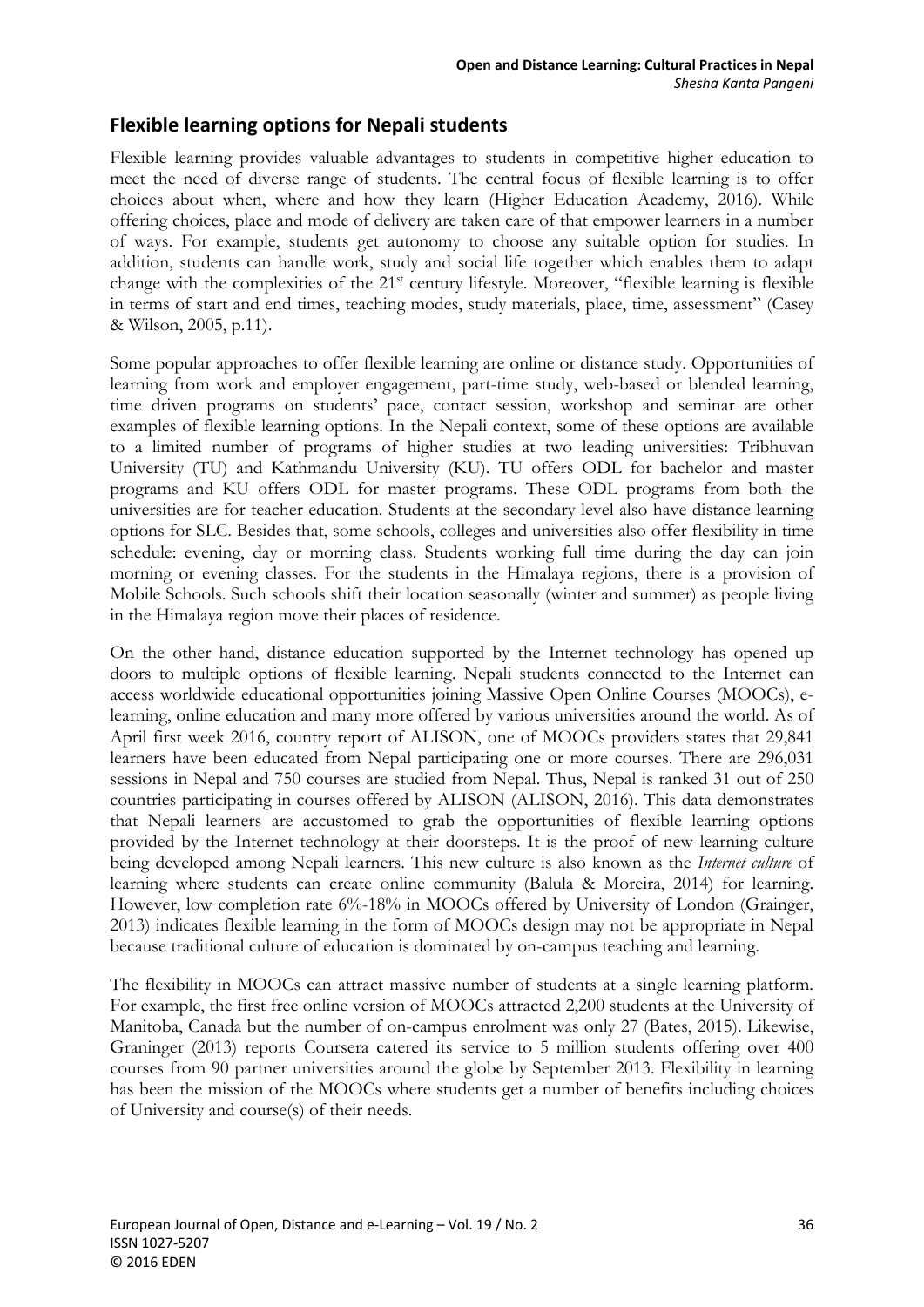Thus, these days all Nepali students connected to the Internet have equal opportunity to choose varieties of formal and non-formation flexible learning. They can pick any course of their choice from the University of their dream that exists anywhere in the world. In addition, Nepali students have limited options to get education with flexible options at domestic institutions. Starting from secondary level to tertiary level that include initiatives of open schools and ODL at HEIs. The limited flexibility of higher studies are being expanded because every year new courses and programs are offered by TU and KU through ODL. On the other hand, since 2012, Open University Infrastructure Development Board has been working to establishing Open University in Nepal. This a positive sign that Nepali students are getting an autonomous Open University in near future for more flexible higher education.

## **ODL as a pedagogical tool for teacher education**

In order to understand ODL as a pedagogical tool for teacher education, this section begins with a convincing definition of Moore and Tait (2002):

*"it is the fact that all or most of the teaching is conducted by someone removed in space and time from the learner, and that the mission aims to include greater dimensions of openness and flexibility, whether in terms of access, curriculum or other elements of structure." (p.8)* 

This definition clearly separates ODL from the traditional approach of attending institutions for knowledge in rigid and structured space, time, and curriculum. However, ODL requires more guided self-learning approach because teachers and students are physically separated. Combination of *open* and *distance* together make learning more flexible. As a tool, it can facilitate learning in any situation. Especially, in case of training purposes, open and distance learning can cater to a large number of target groups from different locations and timeframe. For example, the HEIs dedicated to teacher education can offer web-based modular training courses for any number of teachers through a single online training platform like in MOOCs.

Pedagogy is "the function or work of teaching; the art or science of teaching, education instructional methods" (Department of Education, Employment and Workplace Relations, 2009; p.5). In this sense, ODL would be an ideal and practical tool for teacher education in Nepal. Historically, ODL had been used as a tool for teacher training in Nepal. Even these days, none other than teacher education programs are offered by the HEIs through the ODL mode. The purpose of first distance education in Nepal was also dedicated to providing training to in-service teachers aiming at qualification upgrade. It was a teacher training program by radio as discussed in the previous section. The practical aspects were the geographical diversity of the country and need of training services to remote places. It was not possible to call all the teachers to training centres. Nor was it possible to carry out training programs to each school. Therefore, ODL was used as the best tool to bridge the need of training services and geographical barrier aiming to train 5000 teachers per year (Holmes, Karmacharya, & Mayo, 1991). Theoretically, distance education looks for path to interconnected knowledge (Koirala, 2006) and ODL has the capability to serve a large number of target groups at a time. Likewise, the pace of learners and flexibility of learning in ODL programs are good for teacher training because they provide additional skills to professional qualifications. Such additional skills could be attained at any time while being in-service from anywhere.

These days, with the support of technology, tutorials for any kind of teaching/training or education, can be developed in the form of e-text, graphics, animations, simulations, software package, audio, and video or Sharable Content Reference Object Model (SCROM) packages. Those all kinds of tutorials can be distributed through email, Internet or any other kind of sharable devices. In the e-learning context, tutorials may also refer to the learning platforms that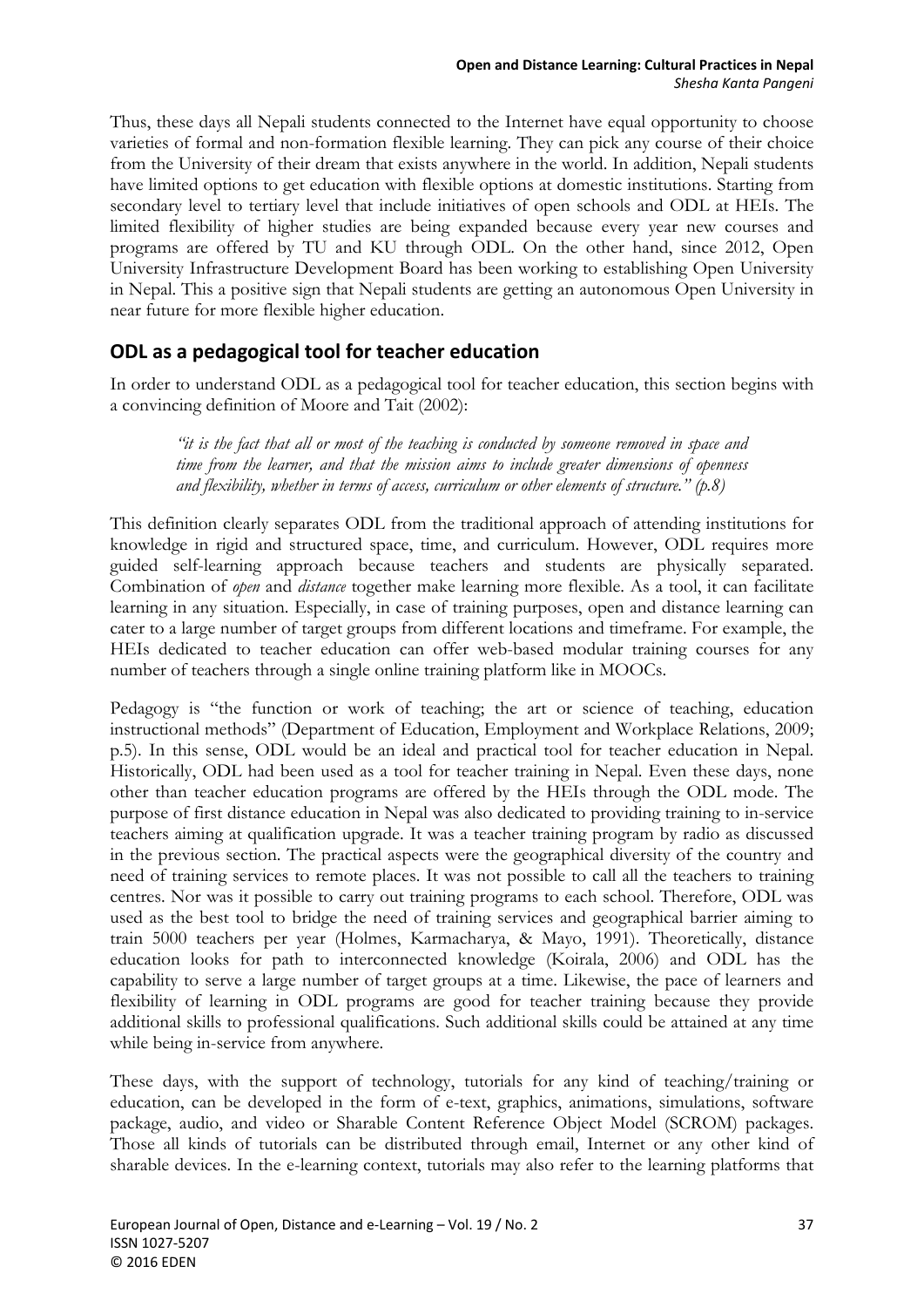allow personal interaction between individual learners and/or a group of learners with a tutor for discussion, resources sharing, activities and assessment. Thus, ODL has become one of the most resourceful tools for teacher education as teacher education itself is training package to be mastered for teaching. In addition to those all kinds of training resources/materials, web-based ODL also provides synchronous communication with tutors to make the learning design more interactive and collaborative.

Through distance education, access to educational opportunities can be increased regardless of geographically challenged groups of learners; flexibility of time and pace and place of study is guaranteed; teaching learning is individualized; students are free to choose their own learning environment; and learners take responsibility for the pace of learning (Poudel, 2006). These features also demonstrate the existence of learner centric pedagogy within the framework of ODL. Therefore, in the context of Nepal, ODL could be one of the best pedagogical tools for teacher education. Busy teachers can choose courses for their professional development matching to their own pace and mode for learning when resources are accessible through the Internet or any other electronic means. However, proper accreditation system should be developed to recognize and formalize the self-learning initiatives.

### **Implementation of ODL programs in Nepal**

ODL is time demanding and Internet technology has a strong support to expand the ODL programs in the form of MOOCs. For example "the University of London International Programs' initial offering of four MOOCs attracted over 210,000 initial registrations, over 90,000 active students in their first week, from over 160 countries and lead to 8,843 Statements of Accomplishment being attained" (Grainger, 2013; p.4). With the support of the Internet facility and availability of MOOCs many students from Nepal are participating in ODL programs offered by different universities around the world. Example in previous section about the number of students participating in ALISON MOOCs and position of Nepal in their ranking shows attraction of Nepali students towards MOOCs.

Likewise, a partner institution of Indira Gandhi National Open University (IGNOU), International Centre for Academics (ICA), College of Distance Education and Online Studies has been offering various degree programs through ODL mode in Nepal since 2002. Out of 3527 students enrolled in 21 different programs at ICA, 1401 students have graduated to the date. The average completion rate is 37.72%. It has been handling 1200 students at present (ICA, 2016). This data demonstrates the demand of ODL is significant. Further, this could also be an evidence that the culture of ODL is being developed in Nepal.

Following the web-based educational technology for ODL, two of the leading universities in Nepal TU and KU have started online learning. At KU, KUSOED has recently revised the modality of the ODL program that was provided since 2011. The revision differentiates online classes from on-campus classes primarily in the ways of students-teacher communication, interaction and instructional delivery. Convenience and flexibility are the most common reasons for online classes (KUSOED, 2015). Likewise, TU has Open and Distance Education Centre (ODEC) that aims at being a lead centre for e-learning in Nepal by providing resourceful elibrary, conducting virtual classes, ensuring access and equity in higher education, providing professional and non-academic courses, training education professionals in e-learning, epedagogy, e-education and e-management, generating research based new knowledge, developing and using economically viable open and distance LMS, and developing national and international relation with ODL providers to promote higher education (Tribhuvan University Open and Distance Education Centre, 2015). Thus, both the universities have similar modality of ODL pedagogy. However, TU has an independent centre which is fully institutionalized and dedicated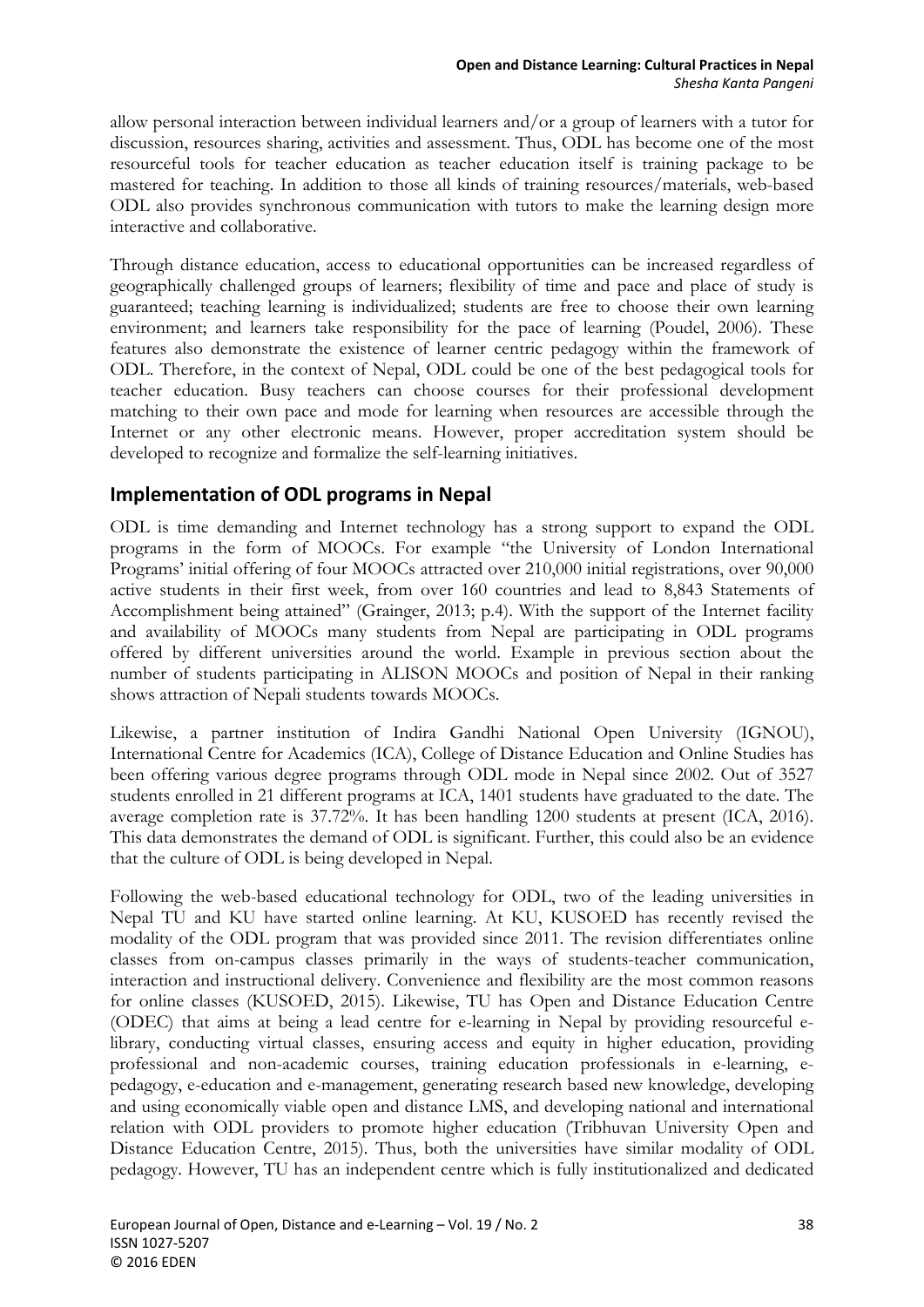only to the ODL but KUSOED focuses on dual mode where ODL comes as an integrated part of regular on-campus programs with the flexibility of mode switching for students.

Implementation of ODL would be the best way to expand access to higher education in Nepal considering country's geographical and cultural diversities. Lessons can be learnt from the practice of Open University of Sri Lanka which covers 30% of the tertiary enrolment in national universities providing education to students from diverse profile, distributed and representing all ethnic communities through its 28 learning centres across the country (Coomaraswamy, 2013). The University provides computer facilities, audio-visual aids, practical sessions, day school/ discussion classes, tutorials/workshops/tutor clinics for student support at the centres. Another example from the South Asian region is Virtual University of Pakistan (VUP) which has been able to provide quality higher education establishing 180 outreach campuses across the 95 cities just in nine years of its establishment. VUP also uses modern technology: the Internet, television and e-learning for both instructional delivery and system management (Malik, 2013).

Scalability of ODL programs can address the educational need of students with diverse profile in terms of their level of education, age, sex, culture, language and geographical locations. On the other hand, innovative educational technologies support to offer any number of courses for any number of programs on an asynchronous and self-paced mode of delivery. However, without higher effort from Nepal government at the national level like in Sri Lanka and Pakistan, it would be hard for existing universities to implement massive service of ODL to students with diverse profile. Furthermore, for successful implementation of ODL in Nepal, HEIs need to be careful in addressing the technological and pedagogical challenges as presented in the discussion section below.

## **Social processes of learning in the ODL context**

Socialization process is important in the ODL context to motivate and engage students in learning. In the socio-cultural theory of human learning, Vygotsky (1978) describes learning as a social process and human intelligence originates in the society or culture. Vygotsky focuses on social interaction for the development of cognition where learning occurs in two levels: social and individual (interpsychological- between people and intrapsychological-inside the learner) (as cited in UNESCO, 2003). As an implication of this theory for the ODL learning context, it is necessary to provide opportunity of social interaction, collaboration, discourse, modelling and scaffolding through learning platforms.

ICT can help to create collaborative learning environment that allows learners' active collaboration, discourse/discussion, problem solving by creating and providing online support system to scaffold students' evolving understanding and cognitive growth (Anderson, 2010). Most of the HEIs around the world have established e-learning portal/ websites as an on-campus or off-campus learning support system. Many of those e-learning or online learning portals have Web 2.0 tools enabled for synchronous or asynchronous discussion through forum post, chat, wikis, blogs, video conferencing and messaging. However, Kear (2010) states that "a videoconference offers higher social presence than a discussion forum because participants can hear each others' voices and see each other" (p.543). Although the degree of realness in social presence vary depending on medium of communication, students get various options for social presence and interaction in order to engage themselves in learning through online learning platforms. In addition, online learning contents are suitable for self-learning at individual pace which provides learning opportunity at the individual level. This is how online learning system may fit with socio-cultural theory of human learning by providing both social and individual level of cognition for learning.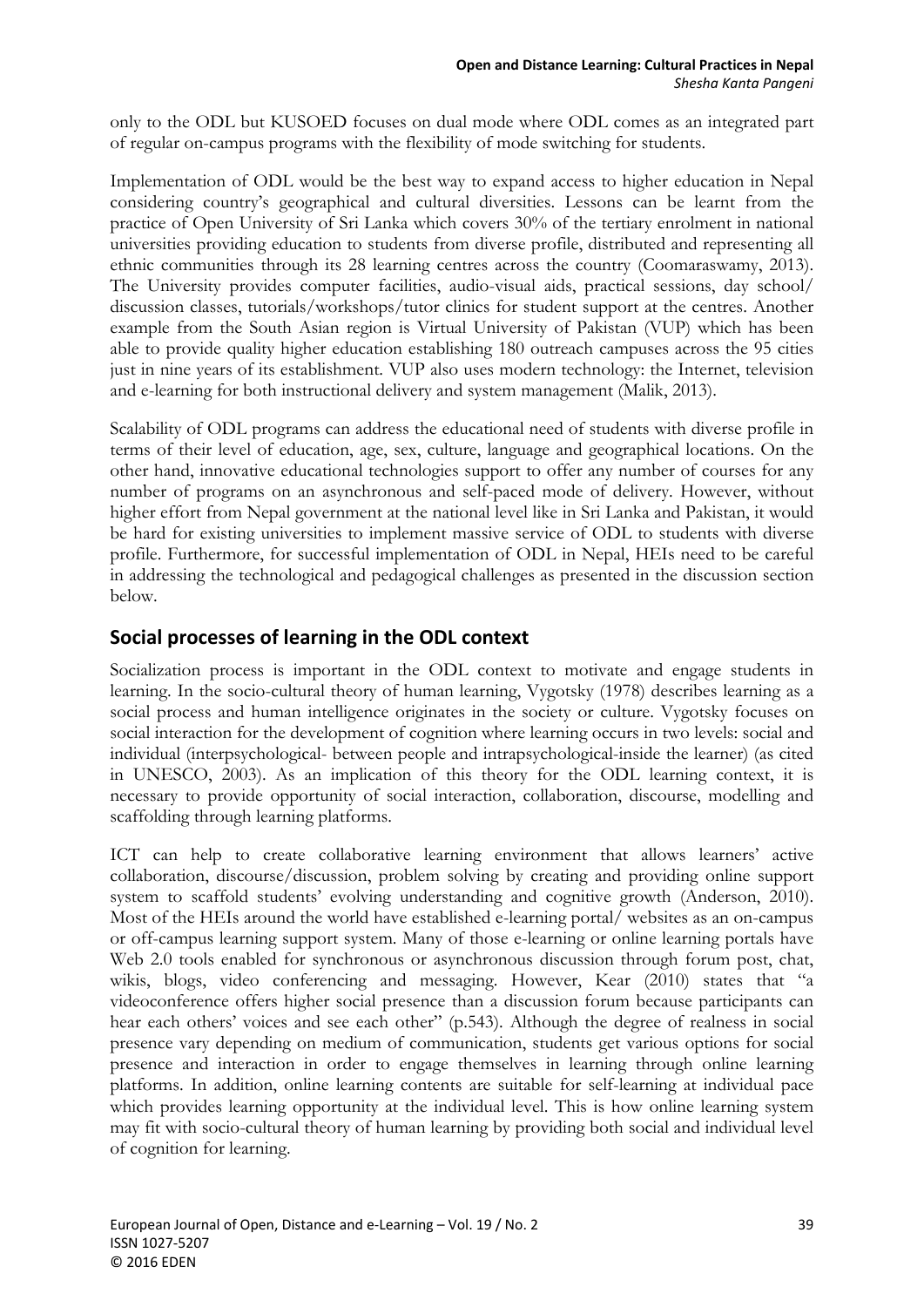On the other hand, connectivism as a new domain of learning theory has been proposed by Siemens (2006) in addition to the large domain of learning theories: behaviourism, cognitivism and constructivism that already exist. According to Siemens, knowledge resides beyond human mind and that is triggered with the action of browsing and navigating through digital means including web technology and tools. Learning occurs through interaction, sharing, dialoguing, and thinking together in the network of learners. In addition, technology supports in storing and manipulating knowledge through networked communication. At this point, the proposed theoretical framework has been drawing attention of wider discourse. If the theory is established, web-based ODL can be well defined in the future through network learning.

The above discussed phenomenon also exemplifies that the innovation and technology in education have been supportive to bring about change in the learning culture around the world up to the level of theory. However, there are some issues on social process of learning in a webbased context. Role of student is always greater than other actors in an online context. "In an online course, students seem more likely to 'take off on their own' even when the instructor is highly involved and paying close attention" (Ke & Chávez, 2013). The author believes that in any mode of study, face-to-face or web-based/online, focuses are to be placed on students' learning rather than on the teachers' teaching. Without teachers' close care and accompanying, it is not possible to focus on students' learning socialization. In addition, peer learning and group work would also empower social processes of learning. Meanwhile, demonstrating online existence/presence for an individual is not hard, "web 2.0 sites are appealing by being simple to use, very intuitive and free, which means that most people can create and manage their online 'existence', individually and as member of a community" (Balula & Moreira, 2014; p.3). Here, *community* is symbolic for socialization for a specific purpose; it could be learning or any other. Therefore, online course creators/facilitators may facilitate socialization process of students in the ODL context by providing chances to form learning community within the designed learning platform.

### **Discussion**

To catch the pace of changing time and learners' demand, Universities are extending their programs to online learning. *Open school extension* is one of the best examples from Harvard University, USA. Open and Distance Education Center at Tribhuvan University is a good example in Nepal. Both of the Universities use and rely on online learning support system. These two examples, one from extremely developed country and another from a underdeveloped country exemplify that universities around the globe have been adapting new culture in education. That focuses on expansion of education and student support through the creation of online learning environments. Higher education through ODL mode in Nepal has been in discourse for a long time. In addition, Internet technology has brought varieties of options for Nepali students to access higher education. They are able to choose any University around world and to attend courses or academic program of their choice.

Looking at the recent development in Nepali Universities towards integrating ICT and offering ODL programs, TU and KU have started enculturing technology supported distance learning programs for higher education. This is a good sign for the future of ODL in Nepal. Meanwhile, it is equally important to consider technological and pedagogical challenges: competent human resource, quality of education and lower completion rate of students as reported in MOOCs research. In the context of Nepal, major challenges for ODL instructional delivery are: inconsistency in program/policy implementation, lack of electricity and infrastructure, lack of dedicated, cost effective, efficient telecommunication and the Internet services, poor postal system and poor economic situations and its effects on middle level manpower (Subedi, 2014).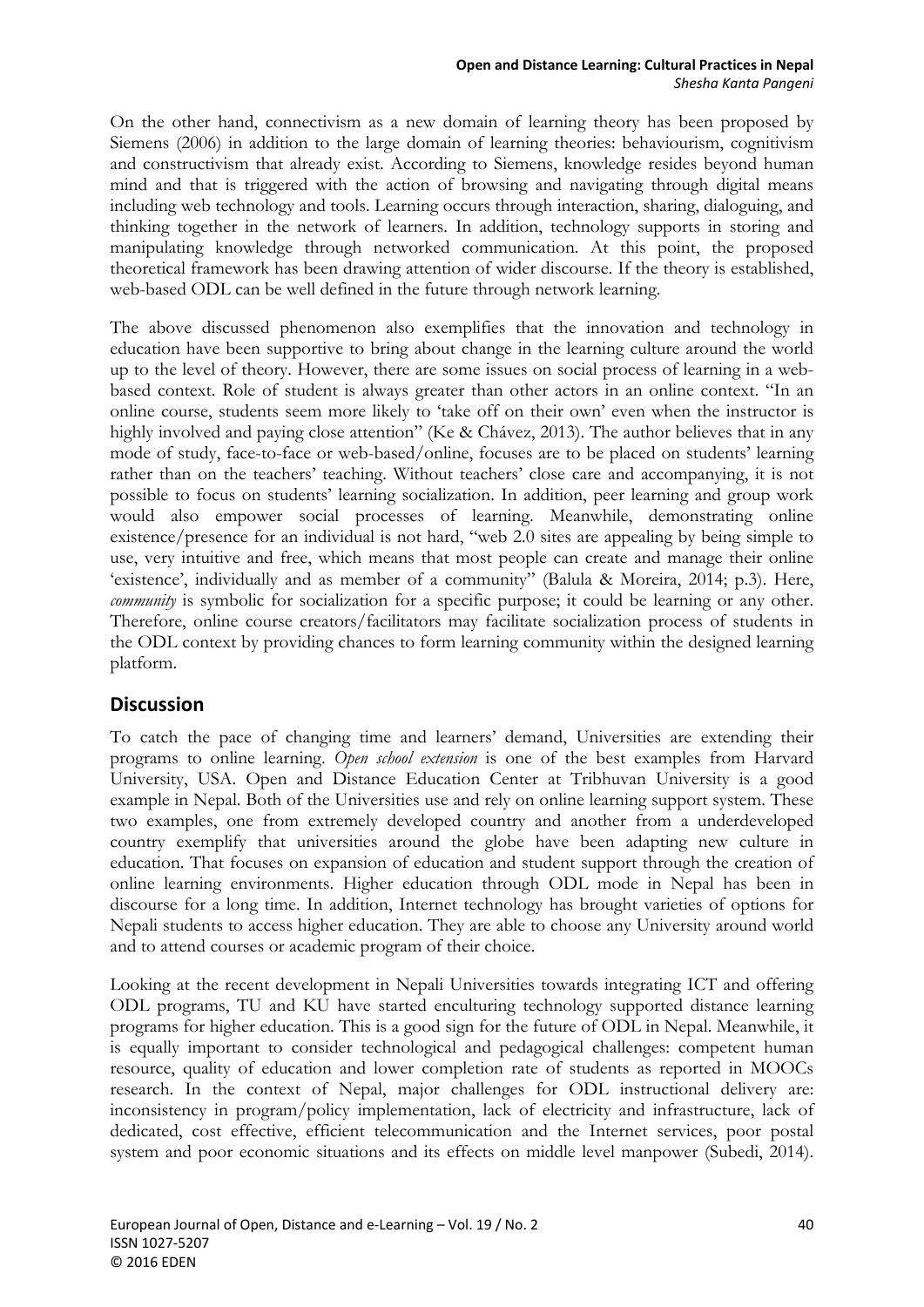Therefore, it is very important to pay special attention to these problems and challenges so that upcoming ODL program design and its implementation in Nepal would be more meaningful.

The critical challenge for web-based ODL in Nepal is the lack of electricity supply and the cost of the Internet connectivity. Nepali people are still living in dark because there is blackout up to 16-18 hours per day in dry seasons. As a result, power backup for ODL server system that hosts e-learning platforms cannot function 24 hours. The operation cost goes high to install alternate power backup. However, KU's attempt to avoid this challenge would be an example for other universities in similar situations. KU has outsourced hosting server from USA so that learning platforms are 24/7 standby and accessible to students and teachers at anytime from anywhere. On the other hand, courses offered by KU are accessible via mobile apps too. The use of mobile apps for learning platform has supported to lower the cost of data/connectivity. This shows that institutional commitment would be sufficient to overcome many barriers related to teacher training and student support. Learning lessons from the past challenges are always vital in understanding the context and bring new ways of implementing ODL programs in Nepal. Possibly online mode of delivery that could be responsive to handheld mobile devices and low cost data transmission would be an idea to enhance present practices of open and distance education programs from the instructional delivery perspective.

Nonetheless, ODL has been widely used as a tool for teachers' professional development because of its effectiveness in short modular training courses. In addition, it has been popular for professional development because of flexibility and openness. "Open and distance learning is increasingly used in teacher education in developing and industrialized countries" (Robinson & Latchem, 2005). Therefore, being in a developing country, Nepali can best utilize ODL mode of education for teachers' professional development training and for many other programs.

Possibilities of *teaching without textbook*, use of *students' experiential learning*, *participatory learning*, and use of *Internet resources* in ODL certainly create student centric learning opportunities and rich learning resources to address the issues of quality and student motivation. Students in ODL can browse Open Education Resources (OER) that are beyond the capacity of a single institution in providing learning resources. Thus, ODL programs best serve the busy working group of people at their doorstep through various means of ICT supported modes: radio, TV, Internet/ online classes, CD ROMs resources, etc.

# **Author's reflection**

This section presents the reflection of author's professional and personal practice contributing to modernizing ODL in Nepal through web-based delivery of instruction. When the author joined KUSOED in 2010 as a teaching assistant, internal homework of starting a master program through distance learning mode with online support system for content delivery was ongoing. For the content delivery, learning resources, learning activities and assessment, an e-learning platform was designed using the Moodle. The author concentrated on designing part of the elearning platform. While making the platforms, relevancy of teaching and learning resources were taken care of. Academic administration was working on preparing standard self-learning materials hiring subject experts.

After one year, in 2011 July/August KUSOED announced admission offer to 1-year and 2-year master programs with specialization in Educational Management. It was the first higher education program offered through online learning mode in Nepal. Although, there were other practices of ODL in Nepal, the credit of starting online mode ODL goes to KUSOED. As a responsible person for handling student support and e-learning design, the author always focused on student friendly online learning system design to facilitate the admission process, learning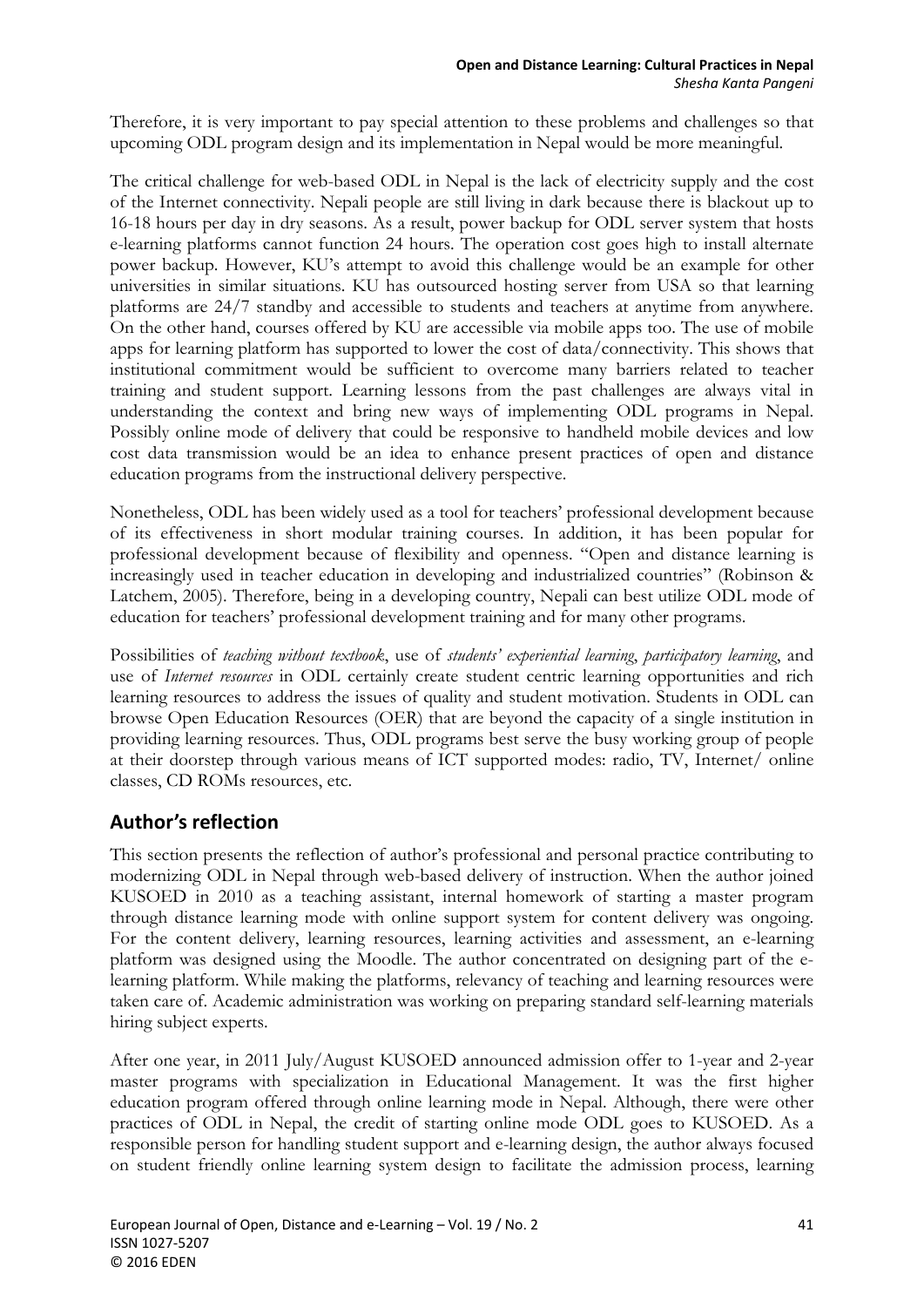activities, communication and end-semester examination. By doing so, the author achieved great professional skills of authoring courses for online learning, ensuring student support through online course platforms, web-based learning environment design, training faculties and staffs in related skills of using the Moodle platform.

Later in 2014, Open University Infrastructure Development Board also started training on webbased course designing for university teachers from both TU and KU. The author contributed as a facilitator in each of the training programs on online course design. Likewise, after establishing ODEC, TU initially focused on program development and staff/faculty training to prepare human resource to handle its ODL system. There as well, the author contributed in some of the faculty training programs. Thus, the author has been contributing to developing modern ODL system in Nepal by sharing relevant skills and knowledge, conducting training for preparing future online course authors and developers.

While evaluating the result of 5- years of ODL practices at KUSOED, student enrolment in the starting year 2011 was encouraging (90-100% of the target/capacity) but later, the enrolment rate decreased to 5-10% in the year 2014. There were various reasons behind the decreased enrolment. The major reason was that ODL could not be a real *distance* or *open* or *online*. In the name of distance education, students enrolled from very remote districts were compelled to travel to the capital city Kathmandu to attend orientation, contact sessions, thesis supervision and end semester examination. Even during the admission process, they had to come to the city for sending applications, paying fees and attending the entrance tests. Online learning platform alone could not address all those issues.

Again, starting from 2015 August, KUSOED offered four of its master programs – Mathematics Education, English Language Teaching, Leadership and Management and Sustainable Development – through ODL. This time, programs have been offered in dual mode. Students can switch the mode of study (on-campus or at distance) if and when needed. On campus and web-based support has been improved. All regular faculties are equally responsible for both modes of delivery which was not mandatory before. These changes are considered in order to address the past issues of decreased enrolment and high dropout (88%). In addition, KUSOED has planned to decentralize student support system by establishing satellite or cluster centres and using mobile technology to reach at the doorsteps of learners. In this regards, NORHED project through the Norwegian Agency for Development Cooperation (Norad) financially supports KUSOED to carry out its various activities in education, research and institutional capacity development for ODL.

### **Conclusion**

The traditional distance education at the HEIs in Nepal was text-based but technology has brought a number of ways to transform the ODL culture. Acculturation of web-based distance learning in Nepali HEIs demonstrates promising future of higher education with options for flexibility and quality to traditional on-campus teaching culture. ODL best fits various groups of Nepali learners: geographically disadvantaged, unreached through traditional campus systems, job holders and people working abroad who still like to upgrade their qualification from home HEIs. Even international students looking for degrees or courses from Nepal can be benefited.

Tapping the possibilities of integrating various interactive learning tools to enhance web-based learning environment and student support system, ODL can foster quality of education. Furthermore, present worldwide trend shows that there is a clear paradigm shift in learning. Millions of learners go for MOOCs to acquire knowledge, skills and qualification in the field of their personal interest. In this context, Nepal government and Nepali HEIs are already late to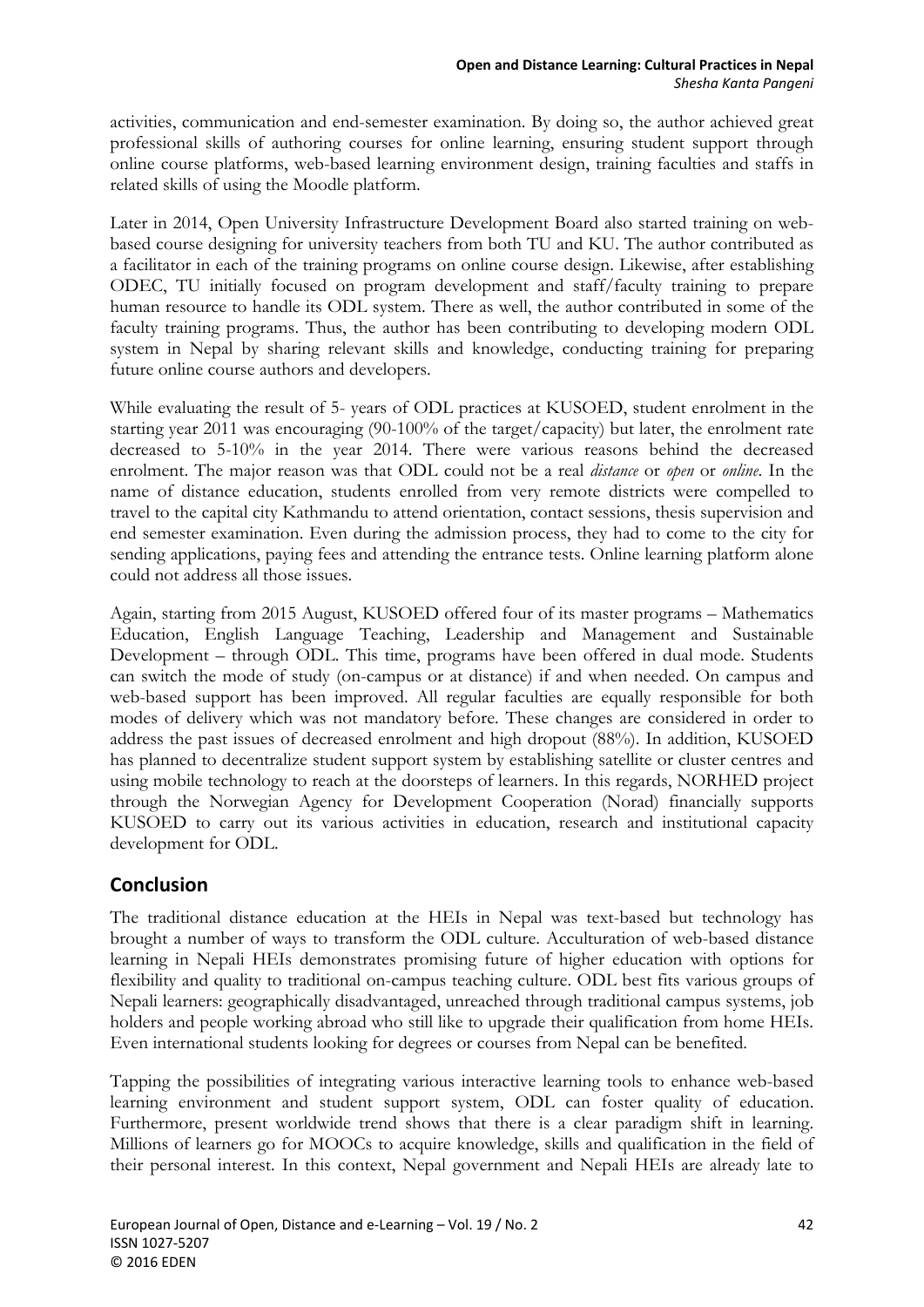address the growing educational demand of new generation that wants the culture of learning online. Thus, effort of Nepali HEIs to expand access to higher education with special focus on acculturation of high-tech ODL is urged.

On the other hand, respect to the *Internet culture* has been an unavoidable part of the modern life to any person or organization. As a result, existence without exposure to the Internet has been hard to individuals and institutions. This situation forces actors in education (planer, developer, providers and receivers) to modify their usual practices and adapt new education culture valuing innovation, diversity and multiculturalism in Nepali education.

#### **References**

- 1. ALISON (2016). *Free online courses in Nepal.* Retrieved April 2, 2016, from https://alison.com/free-online-courses/nepal
- 2. Anderson, J. (2010). *ICT transforming education a regional guide.* Bangkok, Thailand: UNESCO.
- 3. Balula, A., & Moreira, A. (2014). *Evaluation of online higher education: Learning, interaction and technology.* New York, NY: Springer.
- 4. Bates, A. W. T. (2015). *Teaching in digital age.* Retrieved from https://opentextbc.ca/teachinginadigitalage/
- 5. Bejjar, M. A., & Boujelbene, Y. (2014). E-Learning and Web 2.0: A couple of the 21st century advancements in Higher Education. In A. Gard (Ed.), *E-learning 2.0 technologies and web applications in higher education* (pp. 1-21). Hershey, PA: Information Science Reference (an imprint of IGI Global).
- 6. Boezerooij, P. (2006). *E-learning strategies of higher education institutions.* Czech Republic: CHEPS/UT.
- 7. Casey, J., & Wilson, P. (2005). *A practical guide to providing flexible learning in further and higher education.* Scotland: Quality Assurance Agency for Higher Education Scotland.
- 8. Central Bureau of Statistics (2012). *National population and housing census 2011.* Kathmandu: Author.
- 9. Coomaraswamy, U. (2013). Open University of Sri Lanka. In I. Jung, T. M. Wong, & T. Belawati (Eds.), *Quality assurance in distance education and e-learning: Challenges and solutions from Asia* (pp. 241-257). New Delhi, India: Sage.
- 10. Dahal, M. P. (2014). Distance education and open schools in the context of Nepal. *Distance Education, 15*(15), 56-62.
- 11. Department of Education, Employment and Workplace Relations (2009). *Towards a national quality framework for early childhood education and care: The report of the expert panel on quality early childhood education and care.* Melbourne, Australia: Commonwealth of Australia.
- 12. Dixit, U. (2009). *The use of ICT in teacher training: Nepal's experience*. Paper presented at the 13<sup>th</sup> UNESCO-APEID International Conference on Education and World Bank-KERIS High Level Seminar on ICT in Education, Hangzhou, China.
- 13. Franklin, T., & Harmelen, M. (2007). *Web 2.0 for content for learning and teaching in higher education.* Retrieved from http://www.jisc.ac.uk/media/documents/programmes/digitalrepositories/web2-contentlearning-and-teaching.pdf
- 14. Grainger, B. (2013). *Massive open online course (MOOC) report 2013.* London, England: University of London International Academy.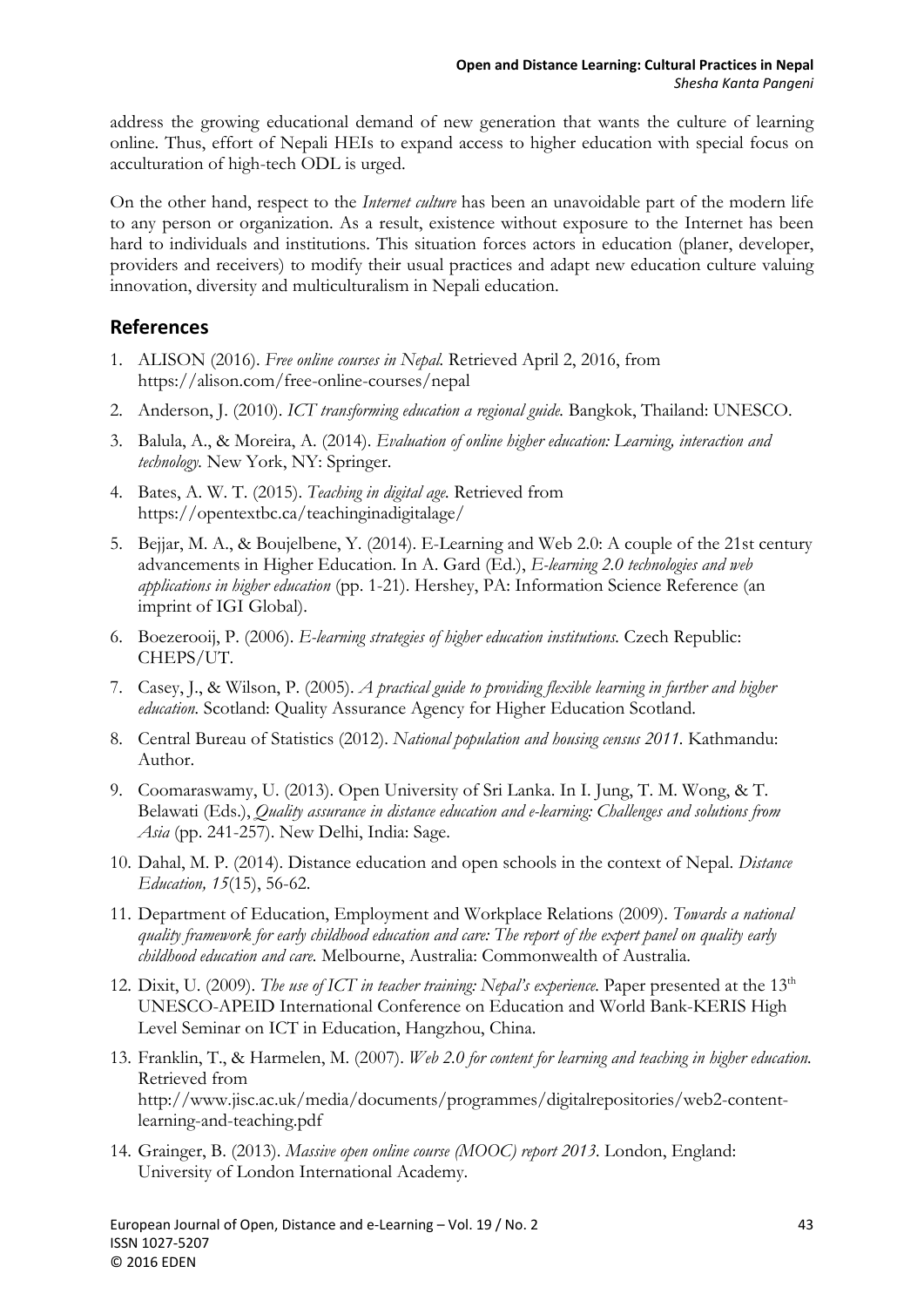- 15. Higher Education Academy (2016). *Flexible learning.* Retrieved March 15, 2016, from https://www.heacademy.ac.uk/workstreams-research/themes/flexible-learning
- 16. Holmes, D. R., Karmacharya, D. M., & Mayo, J. K. (1991). *Teacher training at a distance: A case study of Nepal's radio education teacher training project.* Florida, FL: United States Agency for International Development, Bureau for Science and Technology, Office of Education.
- 17. International Centre for Academics (2016). *International Centre for Academics, College of Distance Education and Online Studies: About us.* Retrieved April 4, 2016, from http://www.ica.edu.np/About-Us.php
- 18. Kathmandu University School of Education (2015). *Frequently asked questions.* Retrieved September 11, 2015, from http://kusoede.edu.np/mod/page/view.php?id=3055
- 19. Ke, F., & Chávez, A. F. (2013). *Web-based teaching and learning across culture and age.* New York, NY: Springer. doi:10.1007/978-1-4614-0863-5
- 20. Kear, K. (2010). Social presence in online learning communities. *Proceedings of the 7th International Conference on Networked Learning.* 541-548. Retrieved from http://www.lancaster.ac.uk/fss/organisations/netlc/past/nlc2010/abstracts/PDFs/Kear.pd f
- 21. Khanal, K. (2014). Possibilities of e-learning application in professional development of facilitators at open schools. *Distance Education*, 29-37.
- 22. Koirala, V. N. (2006). See to distance or looking from distance. *Distance Education*, 1-4. Bhaktpur, Nepal: National Centre for Educational Development (NCED).
- 23. Malik, N. A. (2013). Virtual university of Pakistan. In I. Jung, T. M. Wong, & T. Belawati (Eds.), *Quality assurance in distance education and e-learning: Challenges and solutions from Asia* (pp. 220-240). New Delhi, India: Sage.
- 24. McGreal, R., & Elliott, M. (2008). Technologies of online learning (e-learning). In T. Anderson (Ed.), *Theory and practice of online learning* (2<sup>nd</sup> ed.) (pp. 143-165). Edmonton, Australia: AU Press, Athabasca University.
- 25. Moore, M., & Tait, A. (2002). Open and distance learning trends, policy and strategy considerations. *UNESCO, 23*(2), 96. Retrieved from http://bit.ly/KWpkNH
- 26. Pangeni, S. K. (2014). Technological teaching. *The Kathmandu Post*, 2014, February 29, 4.
- 27. Poudel, A. (2006). Open learning: A mode of delivering curricula. *Distance Education*, 106-116. Bhaktpur: National Centre for Educational Development (NCED).
- 28. Robinson, B., & Latchem, C. (Eds.). (2005). *Teacher education through open and distance learning: World review of distance education and open learning.* New York, NY: Taylor & Francis e-Library. doi:10.4324/9780203018699
- 29. Siemens, G. (2006). Connectivism: A learning theory for the digital age. *International Journal of Instructional Technology and Distance Learning, 2*(1), 3–10.
- 30. Subedi, R. R. (2014). Problems and prospects of open and distance education in Nepal. *Distance Education, 15*(15), 148-153.
- 31. Thomson, H. (2008). *Wikis, blogs & web 2.0 technology.* Melbourne, Australia: The University of Melbourne. Retrieved from http://www.unimelb.edu.au/copyright
- 32. Tribhuvan University Open and Distance Education Centre (2015). *Introduction.* Retrieved August 15, 2015, from http://odectu.edu.np/index.php/introduction/